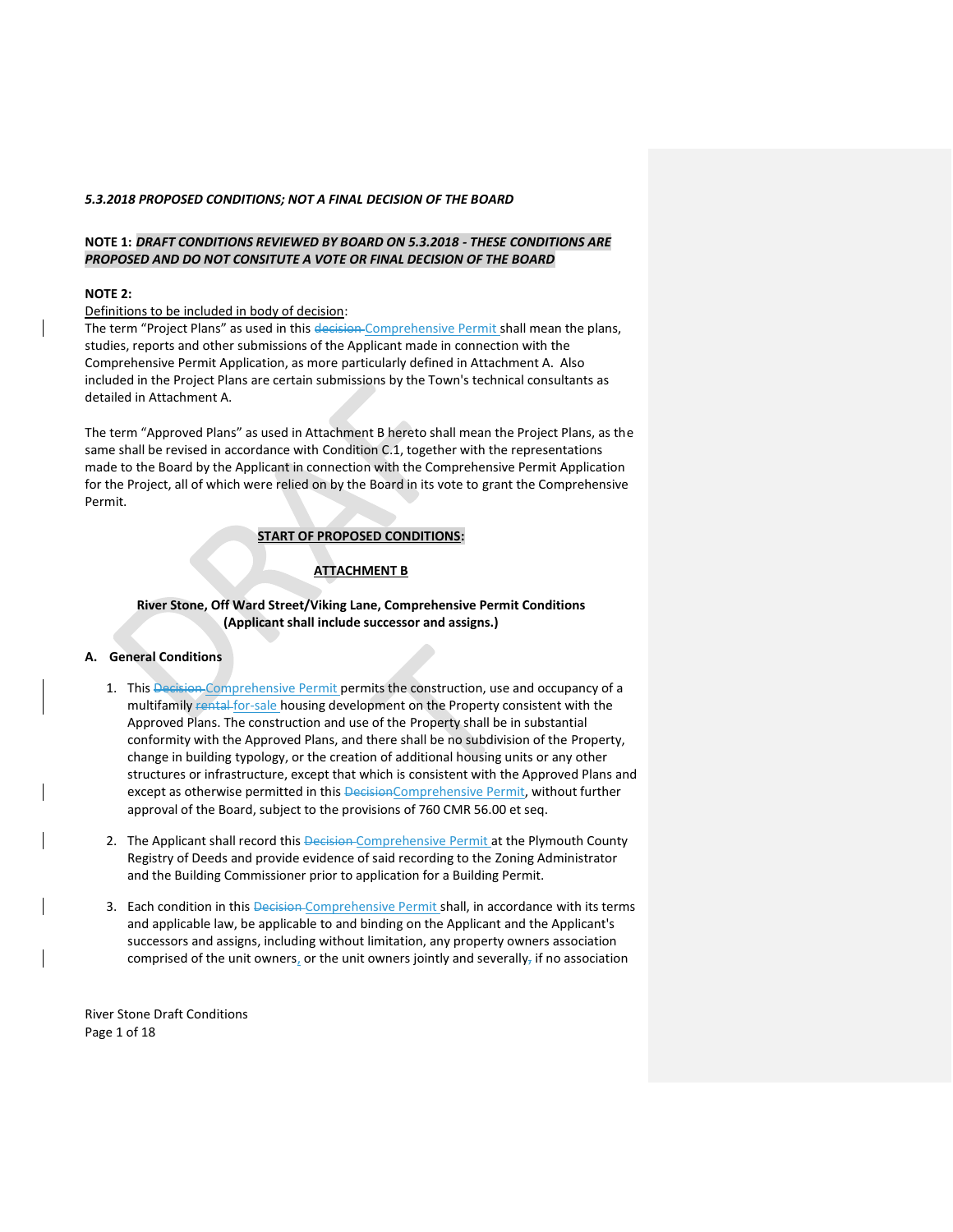is formed, for as long as the Project and the use of the land does not strictly and fully conform with the requirements of the Hingham Zoning By-Law.

- 4. The Applicant shall copy the Zoning Administrator and the Building Commissioner on all material correspondence between the Applicant and any federal, state or Town official, board or commission that concerns the conditions set forth in this DecisionComprehensive Permit.
- 5. The Applicant shall comply with all local rules and regulations of the Town of Hingham and its boards and commissions in effect as of the date of the Application unless and only to the extent expressly waived in these conditions and in Attachment C, which Attachment C is incorporated into this Comprehensive Permit by reference and made a substantive part of these conditions.
- 6. The Applicant shall provide peer review funds as specified by this DecisionComprehensive Permit. Any surplus funds remaining in a specific peer review fund may be utilized by the Board for other peer review expenses as necessary as determined by the Zoning Administrator. Any excess funds will be returned to the Applicant upon Project completion.
- 7. The grant of this Comprehensive Permit shall not be construed as a determination by the Board as to the private party rights of any party, including the Applicant, with respect to the private property that may be affected by the proposed Project. Nor shall any provision of this permit shall be construed to authorize the Applicant to engage in any activity that would interfere with the private property rights of abutters.

#### **B. General Pre-Construction Conditions**

- 1. Prior to the start of construction, the Applicant shall engage the services of a qualified professional engineer and/or registered architect to provide certification at the completion of work that the Project has been built in accordance with the Approved Plans and prior to the start of construction shall inform the Zoning Administrator of the name, business address, and telephone number of the engineer and/or architect retained. The engineer and/or architect shall perform site inspections at his/her own discretion through the construction process to enable accurate final certification to the Building Commissioner of compliance with this DecisionComprehensive Permit upon Project completion.
- 2. Prior to the start of construction, the Applicant shall schedule a pre-construction meeting, including a site walk, with the Zoning Administrator, Building Commissioner, Conservation Officer, Executive Health Director, DPW Director, Town Engineer, Hingham Police Department and Fire Department representatives, the Board's Consulting Engineer/s, and the Applicant's Project engineer and/or architect, and contractor.

River Stone Draft Conditions Page 2 of 18

**Commented [A1]:** See Proposed Waivers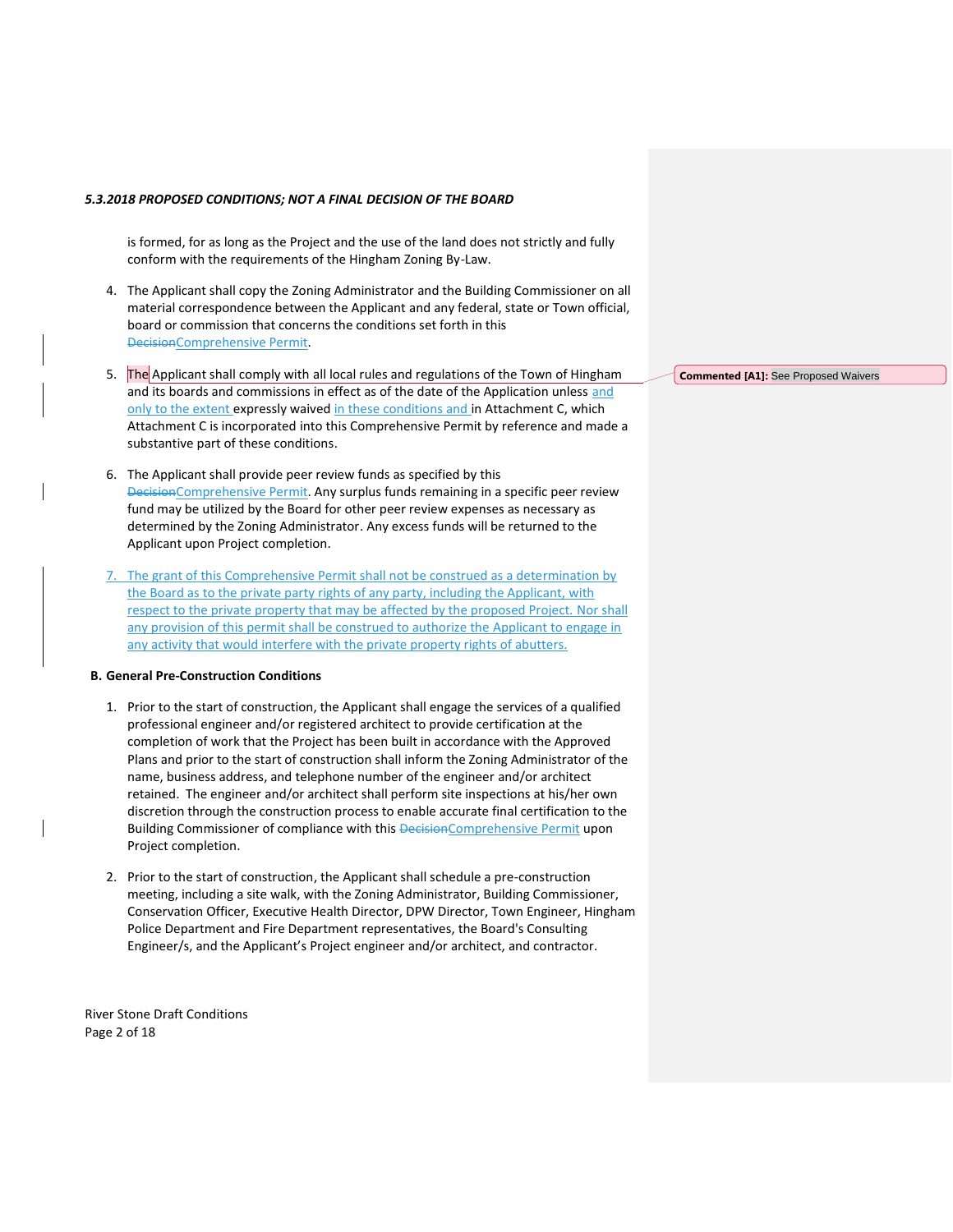- 3. Prior to the start of construction, the Applicant shall submit the proposed transportation route for construction vehicles and material deliveries. Construction vehicles and delivery trucks shall be prohibited from traveling on Autumn Circle. Constriction vehicles and delivery trucks shall be prohibited from traveling on Viking Lane except to the extent that safety measures for egress are approved by the Zoning Administrator and Hingham Police Department. Said prohibitions shall be included in all contracts for construction activities associated with the Project. Material suppliers shall be directed to use the Ward Street access to the Project.
- 4. Prior to the start of construction, the Applicant shall submit a construction schedule.
- 5. Prior to the start of construction, the Applicant shall erect construction fencing along all property lines. Supplemental construction fencing may be required by the Zoning Administrator as necessary to adequately screen the construction site for abutters.
- 6. The Applicant shall provide the Zoning Administrator with up to  $$10,000$  to support consultant review the Project Plans to confirm compliance with the conditions of this Comprehensive Permit, including Condition C.3, and as-built site plans, and such additional peer review funds as may be determined to be necessary by the Zoning Administrator in accordance with Condition A.6. This condition is not a limitation on Applicant's other peer review expenses that may be required by this DecisionComprehensive Permit.
- 7. The Applicant shall provide the Zoning Administrator with up to \$8,000 to support construction inspections of the Project infrastructure improvements, including but not limited to installation of staked limits of work and erosion controls; clearing, grubbing and sub-grade; drainage; roadway fill and foundation; and a final inspection.

## **C. Project-Specific Pre-Construction Conditions (Prior to Application of a Building Permit)**

1. Modifications to Project Plans: Prior to the application for a building permit, the Applicant shall submit revised Project Plans to reflect the conditions set forth in this Comprehensive Permit for review by the Board's agents (which shall be the Zoning Administrator and, as deemed necessary by the Zoning Administrator, other qualified town staff (such as the Town's conservation agent) and/or the Board's peer review consultants. The revised Project Plans shall be reviewed solely to ensure that they are consistent with this Comprehensive Permit and applicable federal and state laws and regulations. The Board's agents shall provide written comments to the Applicant requesting revisions, if any, that are required to make the same comply with this Comprehensive Permit and any applicable federal and state codes, or approve such revised Project Plans, in writing within thirty (30) days of submission of same, or else they shall be deemed approved. If revisions are required, then review, suggested revisions, and/or approval shall again take place within fifteen (15) days of submission of the revisions, or else they shall be deemed approved. Such review process shall be repeated until the revised Project Plans are in compliance with the conditions of this

River Stone Draft Conditions Page 3 of 18

**Commented [A2]:** See Traffic Peer Review, Suggested Conditions, dated 4/24/18, pg 2

**Commented [A3]:** The Board typically requires \$5,000 for Civil Peer Review. Additional \$5,000 recommended by Traffic Peer Review Suggested Conditions, pg. 2, regarding additional peer review services.

**Commented [A4]:** See Amory Cost Estimate, dated 4/25/18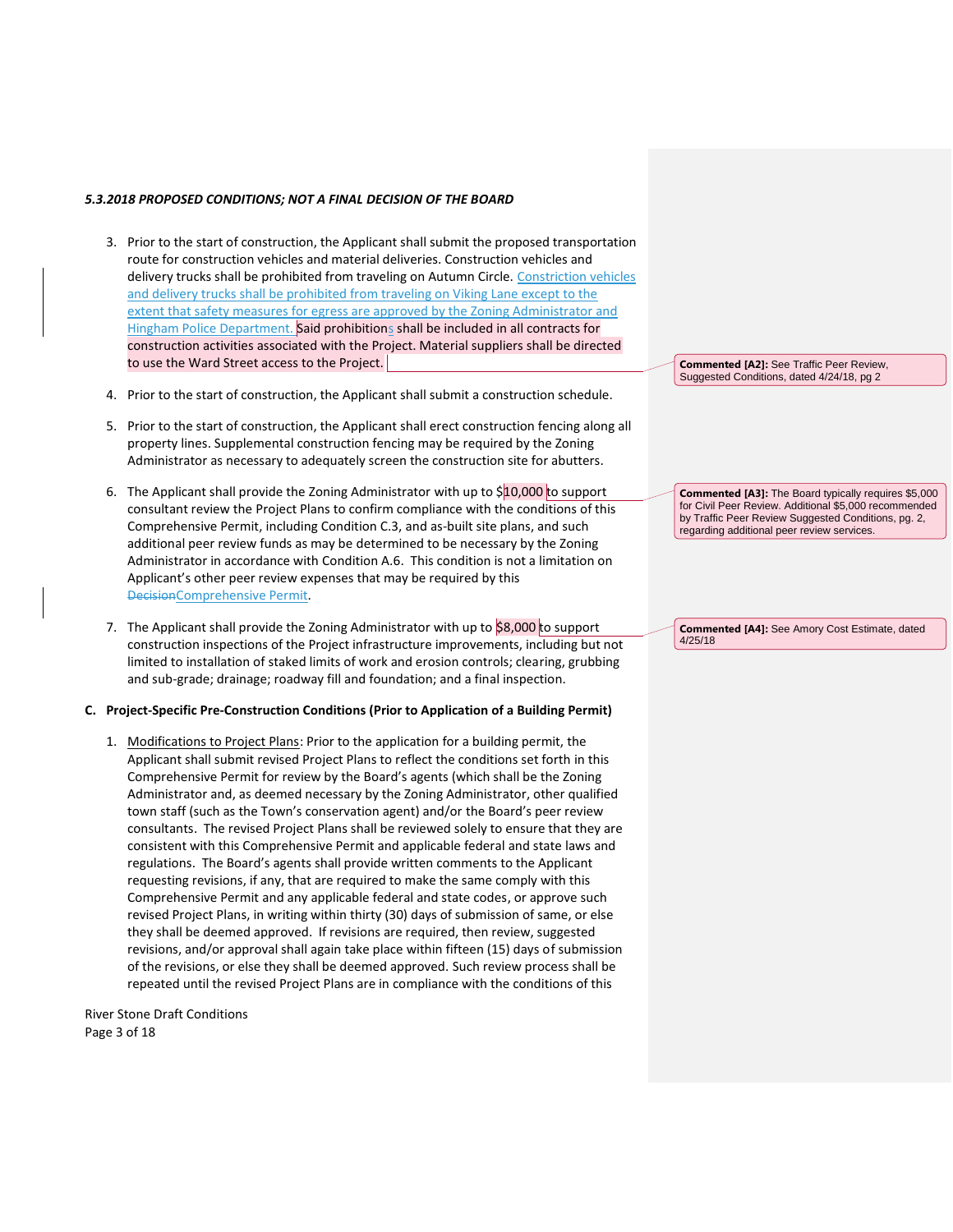Comprehensive Permit. Upon confirmation in writing by the Zoning Administrator that the revised Project Plans are in compliance with the conditions of this Comprehensive Permit, they shall be deemed to be the "Approved Plans".

The Project Plans shall be modified as follows:

- a. Building Layout:
	- (i) Minimum front yard setback of not less than 35' measured between the Ward Street layout and any portion of a dwelling unit, including decks and porches.
	- (ii) Minimum side and rear yard setbacks of not less than 20' measured between side and rear property lines and a dwelling unit. Decks and porches, inclusive of any stairs, may extend up to 10' into the required side and rear yard setback, for a minimum side and rear yard setback of 10' for these attached accessory structures.
	- (iii) Separation distance between buildings shall be increased to 20'.
	- (iv) Buildings including Units 22-23 and Units 19-21 shall be oriented to present a front façade to Ward Street in order to maintain the streetscape.
- b. Wetland Resource Area Protections:
	- (i) The Applicant shall delineate the limits of the vernal pool habitat dentified by the Board's peer review wetland scientist within the bordering vegetated wetland and depict the limits and associated 100-foot Vernal Pool Protection Zone on the revised Project Plans.
	- (ii) All improvements, including but not limited to buildings, decks, and components of the stormwater management system, shall be located outside the 100-foot Vernal Pool Protection Zone associated with the onsite the vernal pool.
	- (iii) The undisturbed portion of the 50-foot wetland buffer zone, shown on the Approved Plans as the existing Tree Line (see Legend on Sheet G-1 for symbology) shall serve as the limit of work and identified on the ground with monuments. No clearing, grading, or construction shall be shown on the final Project Plans or permitted within this area.
	- (iv) All construction proposed within the disturbed portion of the 50-foot wetland buffer zone, shown on the Approved Plans as outside the existing Tree Line, shall

River Stone Draft Conditions Page 4 of 18

**Commented [A5]:** Average front setback of abutting properties on Ward Street is approx. 44', average of side setbacks is 33'-37', and average rear is greater than 150'. See "River Stone – Neighborhood Analysis" document, dated 4/17/18.

#### **Commented [A6]:** See Proposed Waivers

**Commented [A7]:** See PB Review, dated 4/9/18, Comment 2.f, pg 2; similar unsubsidized developments under FRD regs require 30' minimum distance between building

**Commented [A8]:** Board discussion 2/6/18 and PB Review, dated 4/9/18, Comment 5.b.i

**Commented [A9]:** See Comments from Conservation Officer, dated 2/27/18

**Commented [A10]:** See Proposed Waivers

**Commented [A11]:** See Wetland Peer Review, dated 4/9/18, pg. 2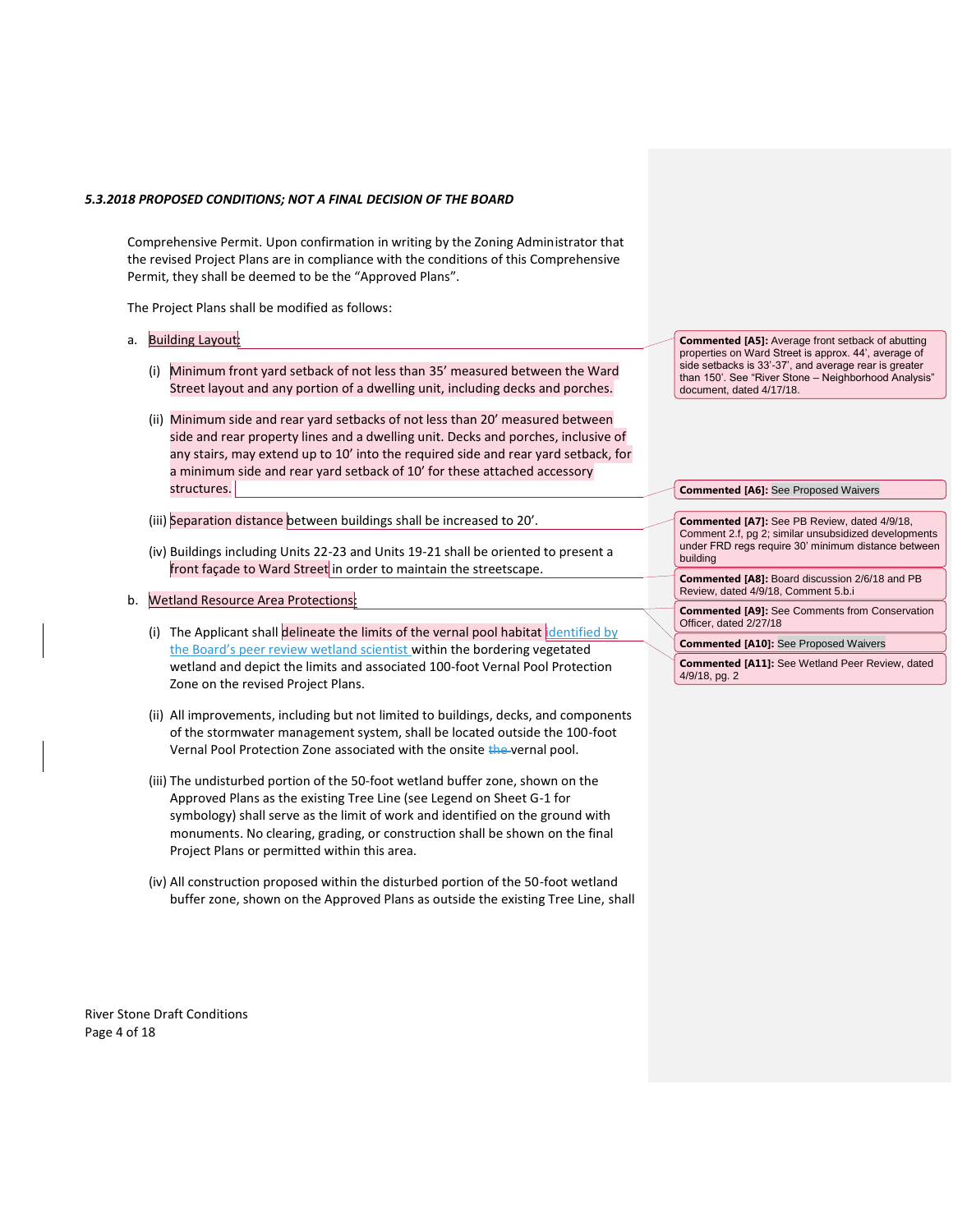be mitigated by native plantings, at a ratio of 2:1 or greater, within the 50-foot buffer zone.

- (v) The aApplicant shall submit a Spill Prevention, Control and Countermeasure Plan documenting the procedures to be implemented during construction to prevent and address spills of hazardous materials within the Property.
- c. Internal Roadway, Pedestrian, and Parking Improvements:
	- (i) All internal roadways shall provide a traveled-way of 24-feet in width in order to accommodate: 1) the turning and maneuvering requirements of emergency vehicles; 2) parking maneuvers to/from the visitor parking areas; and 3) occasional on-street parking, particularly in the vicinity of Ward Street where parents may park while waiting for the school bus.
	- (ii) All internal roadways shall include a sidewalk along at least one side.
	- (iii) All sidewalks and pedestrian routes required in this Comprehensive Permit shall comply with applicable requirements of the state Architectural Access Board (AAB) and federal Americans with Disabilities Act (ADA) regulations.
	- (iv) Vertical granite curbing shall be installed along the edge of the Internal Roadways adjacent to sidewalks.
	- (v)  $\frac{1}{x}$  Two (2) means of access to the Project with sufficient width and grades to accommodate pedestrian and subdivision and safety standards.
	- (vi) Fire truck turning analysis shall confirm that no portion of the fire truck design vehicle crosses the sidewalk area or extends into individual driveways in order to circulate the internal roadways.
	- (vii) Driveways to individual units shall be a minimum of 21-feet long measured between the garage door and the far edge of the sidewalk (edge closest to dwelling unit) where a sidewalk is provided, and 23-feet measured between the garage door and the edge of the traveled-way in locations without a sidewalk.

(viii) Sight Distance Requirements:

- 1. The object height and the driver eye height shall both be set at 3.5-feet above the pavement surface. This revision will increase the line of sight that is shown and reduce the extent of the regrading that is required.
- 2. Given that the sight line to the west from "Road C" will cross the ground surface and not an area that will be cleared during a snow storm, the ground surface shall be established a minimum of 1-foot below the sight line elevation in order to allow for snow accumulation.

River Stone Draft Conditions Page 5 of 18

**Commented [A12]:** See Proposed Waivers

**Commented [A13]:** Recommended minimum by Traffic Peer Review, see 4/3/18 letter, Response to Comment 2, pgs 6-7

**Commented [A14]:** Recommendation of Police Chief, see letter dated 4/9/18, and testimony at 4/9/18 hearing. See also Traffic Peer Review, dated 4/3/18, Response to Comment 3, page 7, which indicates that sloped granite may be appropriate in low speed environment.

**Commented [A15]:** Condition recommended by abutter, Ellie Hickey, 4-25-18

**Commented [A16]:** Verbal recommendation from abutter, Ellie Hickey, received 4-25-18

**Commented [A17]:** See Traffic Peer Review, dated 4/3/18, Response to Comment 3a, pg 6

**Commented [A18]:** See Traffic Peer Review, dated 4/3/18, Comment 10, pg 8, which cites to the NCHRP Report 659, *Guide for the Geometric Design of Driveways;* Transportation Research Board of the National Academies; Washington, D.C.; 2010. Driveways shown on 4/25 plan set appear to comply with standard; recommend condition imposed since related conditions require increased roadway width, which could impact driveway width.

**Commented [A19]:** See Traffic Peer Review, dated 4/3/18, Updated Sight Distance Comment, pg. 3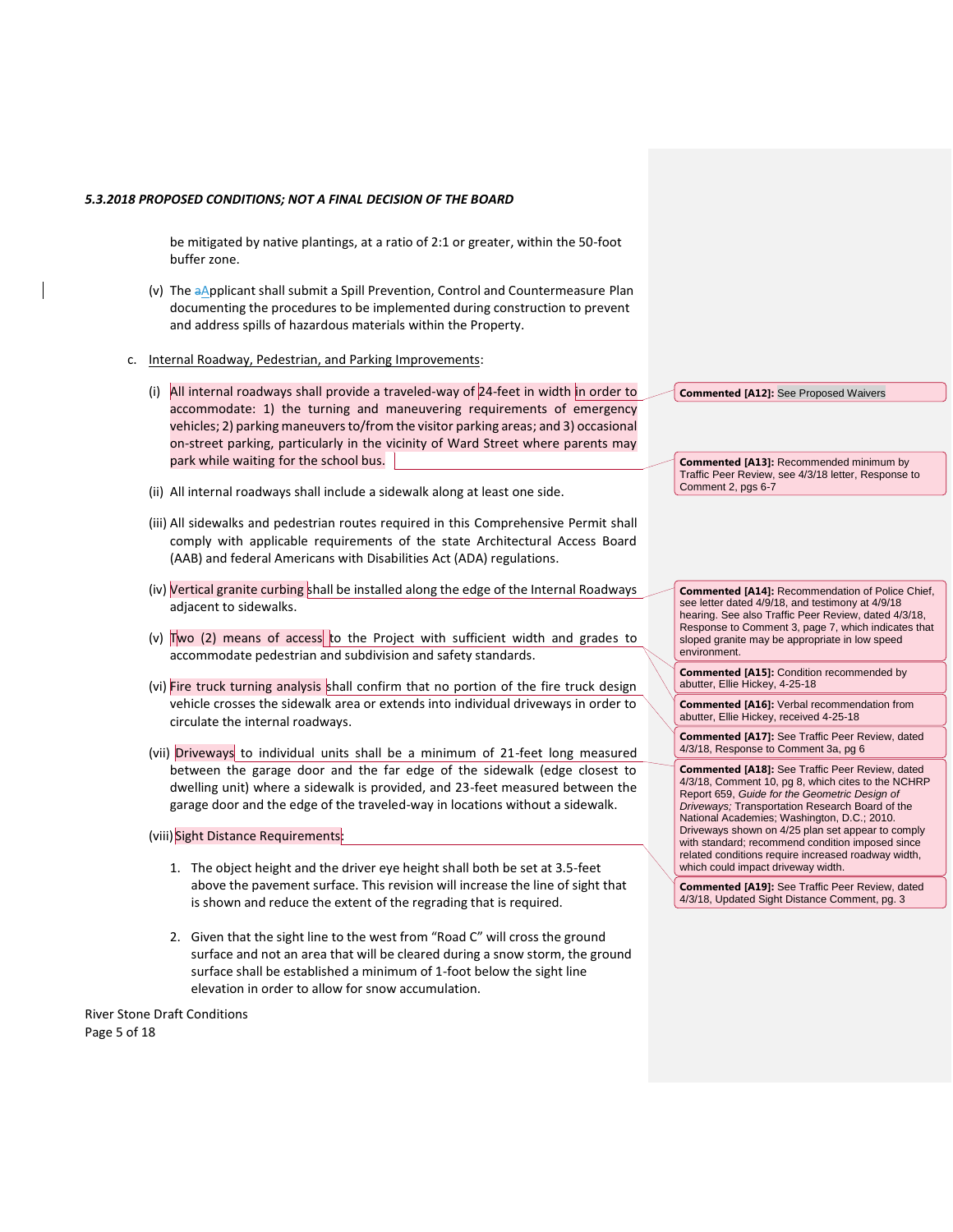- 3. The stopping sight distance along Ward Street approaching "Road C" and along "Road C" approaching "Road D" shall be provided in both plan and profile view. The stopping sight distance is required in order to demonstrate that a motorist traveling along Ward Street and "Road C" (assumed eye height of 3.5-feet above the pavement surface) can see an object (established as 2-feet above the pavement surface) in the roadway at the intersections. A grade correction factor shall be applied to the calculated stopping sight distance requirements for "Road C" approaching "Road D" based on an 8 percent grade along "Road C".
- (x) Fire Department access into and out of the Property shall comply with all provisions of 527 CMR 1.00 2015 Ed. as followsincluding, without limitation, the following:
	- 1. Fire Department Access Roads must extend to within 50 feet of an exterior access door for any dwelling unit in the Project.
	- 2. The gradient on any Fire Department Access Road shall not exceed 10%.
	- 3. No obstructions, including but not limited to parked vehicles, shall affect any portion of the minimum width for any Fire Department Access Roads.
	- 4. Fire Department Access Roads shall provide a vertical clearance of 13.6 feet.
- d. Demolition Plan: A demolition plan shall be included with the revised Project Plans and shall include the following:
	- (i) Removal/protection of existing utilities/drainage infrastructure;
	- (ii) Tree clearing;
	- (iii) Removal of asphalt/sawcutting; and
	- (iv) Removal of structures.
- e. Grading Plans:
	- (i) Cut and Fill Analysis, including the destination of any soil that may need to be removed from the property in order to verify compliance with local earth removal regulations.
	- (ii) Retaining walls greater than 6' in height shall be located no closer than 8' to a property line. Due to the proximity of proposed retaining walls to abutting

**Commented [A20]:** See Fire Prevention Officer Review, dated 4/17/18, Comment 1 with specific references to code requirements

**Commented [A21]:** See CHA Memo, dated 2/20/18, General Condition 13, pg 3

**Commented [A22]:** See Proposed Waivers

**Commented [A23]:** HZB requires 20' setback for walls over 6' in height; proposed plan depicts minimum of 8' setback, though no waiver is requested.

River Stone Draft Conditions Page 6 of 18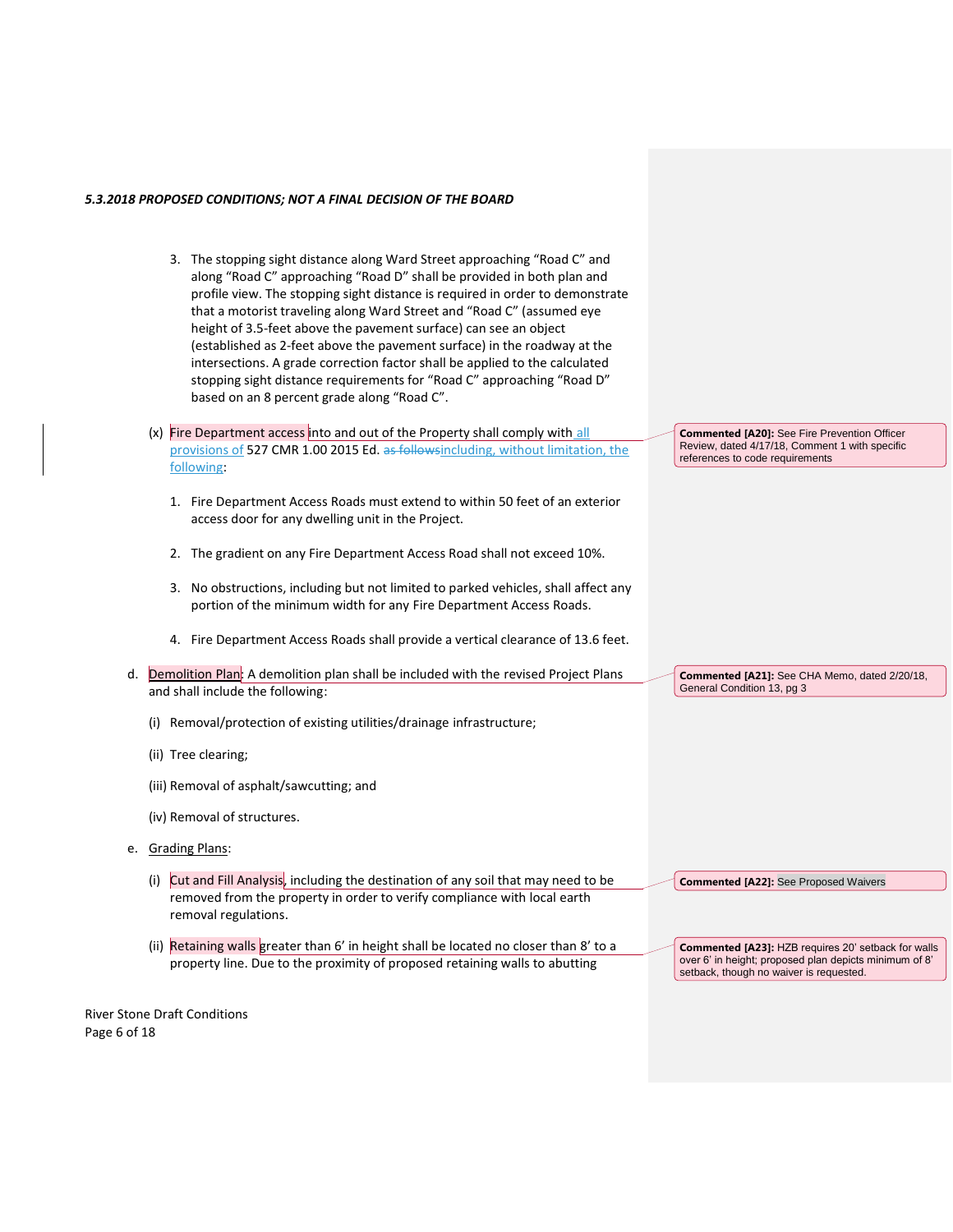properties, the Applicant shall provide details on methods of construction that will be employed to insure there is no disturbance to abutting properties. **Commented [A24]:** See Civil Peer Review, dated 4/26/18, Comment 1.a on pg. 3

- (iii) Retaining walls shall be located a minimum of 10' from any structure or dwelling unit within the Project in order to support public safety access and provide sufficient natural light and air for residents of the Project.
- f. Limit of Work:
	- (i) Clear indication of the limit of work to implement the proposed construction and detailed survey data, including spot elevations, due to the proximity of the proposed work to abutting properties.
- g. Utility Plans:
	- (i) Utility plans including individual service locations and showing all pipe inverts, pump calculations, and profiles. The design shall provide adequate separation including consideration of the depth of utilities for repair and maintenance of all utilities, in accordance with utility provider requirements and standard engineering practice. Details of all utility components shall be shown on the plans, including but not limited to: catch basins, utility manholes, utility trench construction, water system components, wastewater disposal system components, conduit duct banks, etc. Materials used shall be consistent with utility provider requirements.
	- (ii) Flow test results and will-serve letter from Aquarion Water Company to demonstrate that there is an adequate water supply for fire protection and domestic water supply.
	- (iii) Fire hydrants in a number and location approved by the Fire Department and not greater than 800 feet from any dwelling unit in the Project.
- h. Stormwater:
	- (i) The Applicant shall perform a minimum of one test pit/soil evaluation witnessed by an appropriate agent of the Town or its designee at the site of each proposed infiltration system to verify soil textural analysis and depth to seasonal high ground water prior to submission of revised Project Plans. Test pits shall be excavated to a minimum depth of four feet below the proposed bottom of each infiltration system and shall be witnessed by an agent of the Town or its designee. Test pit logs shall be submitted to the Zoning Administrator. The following actions shall be required based on test pit results:
		- 1. If the test pits confirm assumed soil textural analysis and depth to seasonal high groundwater then no further action is required.

River Stone Draft Conditions Page 7 of 18

**Commented [A25]:** See Fire Prevention Officer Comments, dated 4/17/18, Comment 6, and Civil Peer Review, dated 4/9/18, General Comment 1, pg 3

**Commented [A26]:** See Civil Peer Review, dated 4/9/18, Comment 4, pg. 2, and discussion at various hearings, including 2/6/18 and 4/9/18

**Commented [A27]:** See Fire Prevention Officer Review, dated 4/17/18, Comment 2

**Commented [A28]:** See Civil Peer Review, dated 4/9/18, Comment 3, pg. 2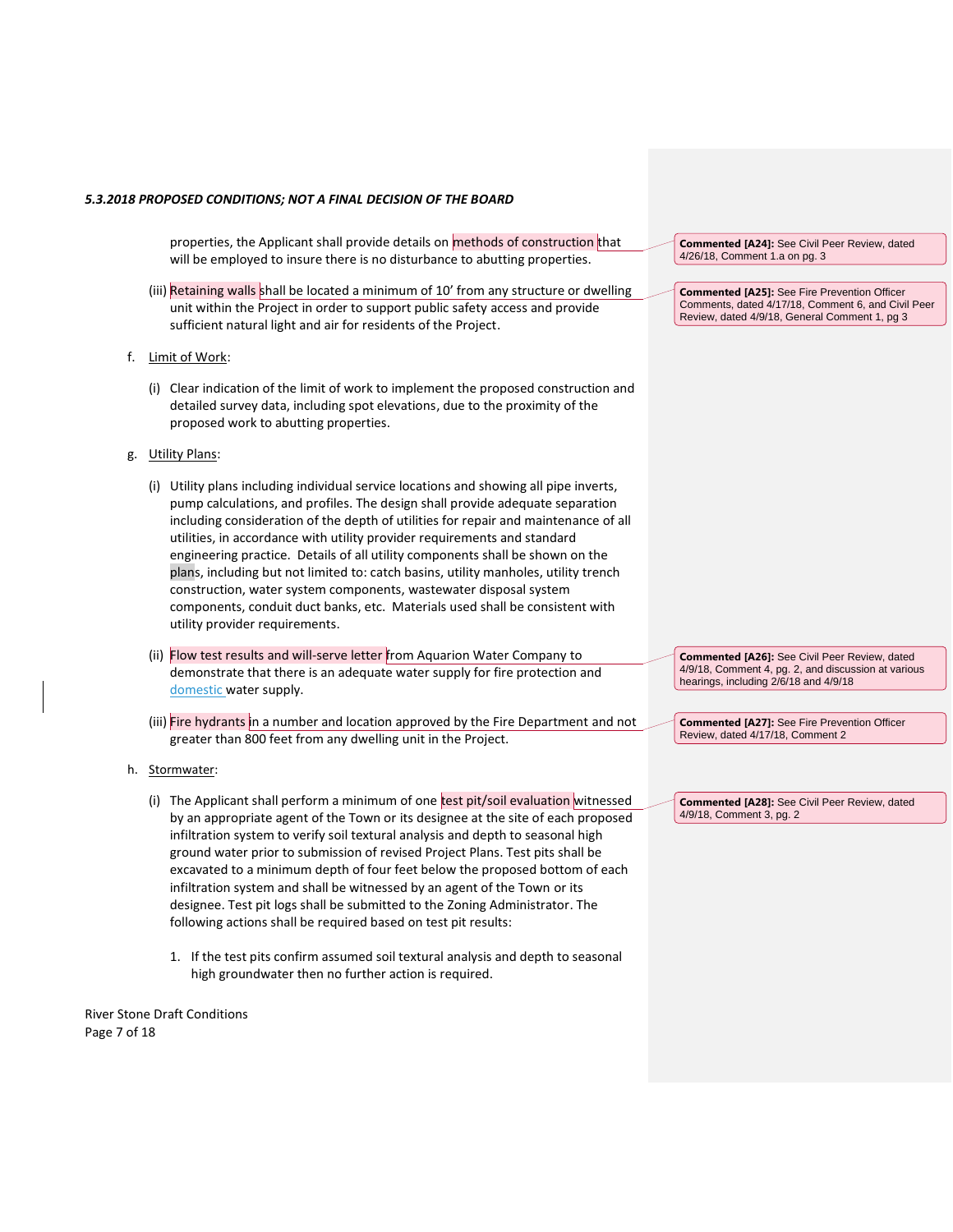- 2. If the test pits indicate more-restrictive soil texture, then the design of the infiltration system(s) shall be reevaluated. Results of the reevaluation shall be submitted to the Zoning Administrator for review.
- 3. If the seasonal high groundwater is found to be less than four feet from the bottom of any infiltration system a mounding analysis shall be performed and results submitted to the Zoning Administrator for review.
- 4. If the seasonal high groundwater is found to be less than two feet from the bottom of any infiltration system the system shall be redesigned to provide a minimum of two feet of separation.
- 5. Any modifications to an infiltration system design shall be submitted to the Zoning Administrator for review.
- (ii) The Applicant shall submit a final storm water management plan and supporting calculations that document compliance with the DEP Storm Water Management Performance Standards. The plan shall include, but not be limited to, spot grades, limits of various soil components, infrastructure specifications and a construction period and post construction stormwater system Operation and Maintenance Plan.
- (iii) The Applicant shall submit a Storm Water Pollution Prevention Plan (SWPPP) consistent with National Pollution Discharge Elimination System (NPDES) Construction Stormwater General Permit for review at least one month prior to submission of a Building Permit application.
- (iv) Flared end sections shall be reinforced concrete. Plastic (HDPE) flared end sections are not allowed.
- (v) Verification of outlet configuration and modeling (i.e. topography around the entire wetland to clearly show the outlet(s)) to confirm that increase in volume of stormwater runoff to the wetland area to the east side of the development will not impact adjacent properties.
- i. Lighting Plans:
	- (i) Photometric plan, with values not exceeding 0 candle foot overspill at any property line.
	- (ii) Details and specifications for proposed light post and building lighting, if any.
	- (iii) All site lighting shall be DarkSky compliant.

River Stone Draft Conditions Page 8 of 18

**Commented [A29]:** Civil Peer Review recommendation

**Commented [A30]:** See Civil Peer Review, dated 4/9/18, Drainage and Utility Comment 2, pg 4

**Commented [A31]:** These conditions are based on past Comp Permit Decisions; the Applicant has provided no detail on lighting beyond a representation that only 1 light post will be installed for each unit

**Commented [A32]:** See Proposed Waivers

**Commented [A33]:** Abutter Proposed Condition, dated 2/18/18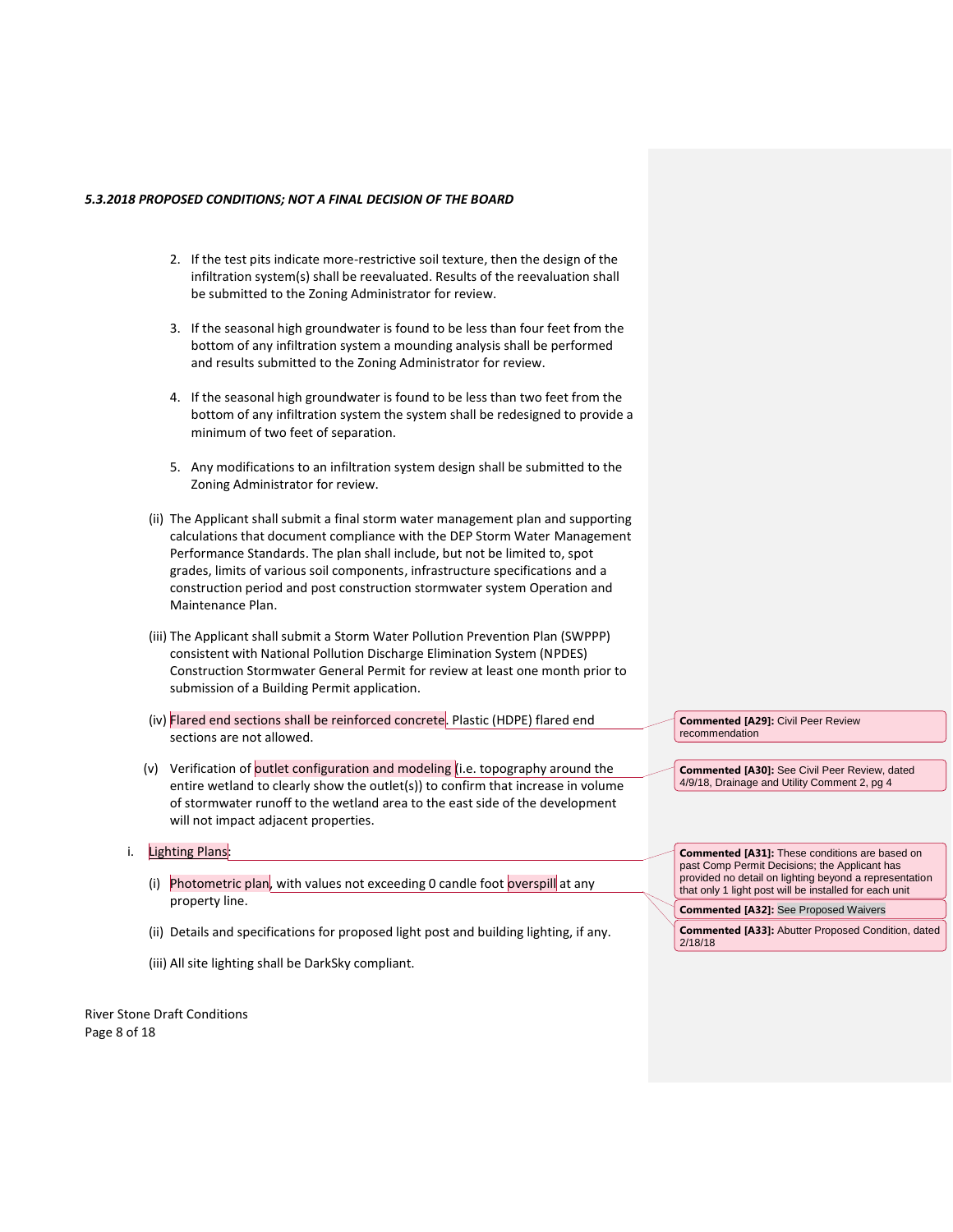- (iv) Color temperature of any outdoor light source shall not exceed 3,500 Kelvin.
- (v) Building-mounted lighting, if any, shall be located at entries; mounted no higher than 8' above finished grade; and downward directed. No floodlights shall be permitted.
- j. Landscaping Plans:
	- (i) Detailed landscape plan, including materials list specifying planting size and species, including a minimum of one roadway tree, not less than 12' in height, per unit on each side of the internal roadways. A minimum of four (4) roadway trees shall additionally be planted along the Project's southerly Ward Street frontage. Roadway trees shall not be less than twelve feet in height and of a species selected from the Hingham Shade Tree Committee's list of "Deciduous Tree Recommendations," revised Winter 2018. If the Applicant determines that such Recommendations are overly restriction, Applicant shall submit alternative proposed roadway trees to the Town Administrator for review. A mix of evergreen and deciduous trees, shrubs, and other plantings shall be shown on a portion of the former Viking Lane between the three visitor parking spaces and the Project's northerly Ward Street frontage.
	- (ii) A minimum 10' buffer area planted with a mix of evergreen and deciduous trees and shrubs to present a reasonably opaque, natural barrier to a height of 10' shall be planted between the rear of the units in the Project and all side and rear property lines. No fence greater than 4' in height shall be located within the front yard along Ward Street.

(iii) Dedicated play area for children residing in the Project.

- k. Detail Plans:
	- (i) Retaining wall details, prepared by a structural engineer, for each wall in excess of 4' in height. The detail shall specify structural concrete with a stone facing.
	- (ii) Detail or specification sheet for the proposed 6' High Vinyl Privacy Fence shown on the Preliminary Landscaping Plan.
	- (iii) Details for the equipment and surfacing of the dedicated play area required by Condition C.1. $\frac{1}{2}$ k. ( $\frac{1}{2}$ iii).
- l. Architectural Plans:
	- (i) Elevation plans consistent with those depicted on the "Typical Building Elevations" referenced in the Project Plans.

River Stone Draft Conditions Page 9 of 18

**Commented [A34]:** PB Comments, dated 4/9/18, and Abutter Proposed Conditions (Youssef, 4/12/18, Item 6) both recommend 20'

**Commented [A35]:** Consistency with existing streetscape

**Commented [A36]:** Board discussion at 2/6/18 hearing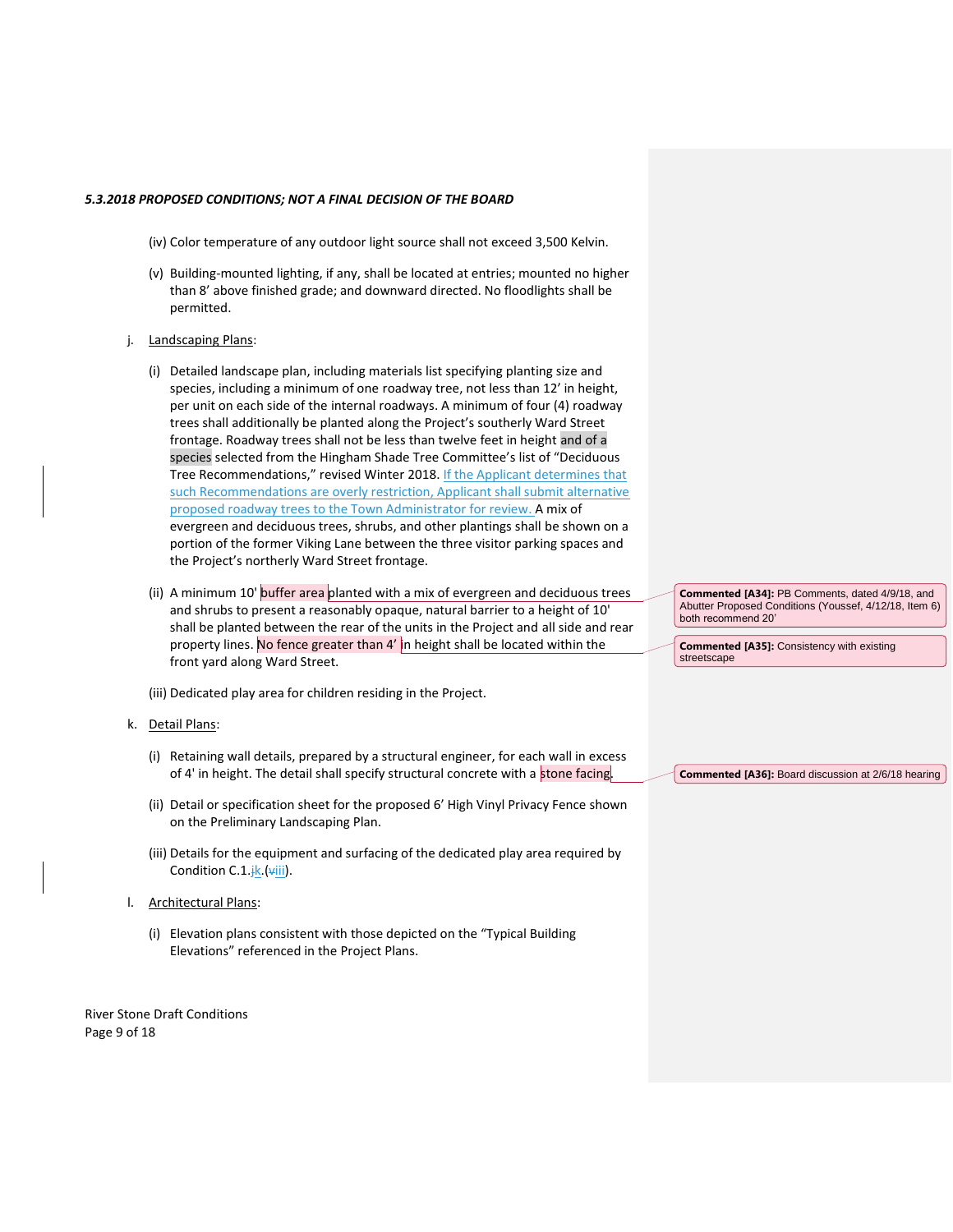- (ii) Building typology shall be consistent with the architectural plans included in Project Plans, with a mix of single-family, two-family, three-family, and fourfamily dwelling units. Buildings shall not exceed more than four attached, townhouse-style dwelling units.
- 2. Vernal Pool Studies: A confined depression within the western lobe of the Bordering Vegetated Wetland meets both the physical and biological criteria necessary to qualitfy, and is positively confirmed, as a vernal pool. In order to protect the wildlife habitat interest associated with the vernal pool resource area, the Applicant shall complete the following:
	- a. Conduct additional field investigations during the months of April and May to determine the presence or absence of obligate vernal pool breeding amphibians within the pool and provide documentation to the Zoning Administrator regarding the findings. If obligate vernal pool breeding amphibians are present, the associated upland dispersal habitat within the buffer zone to the vernal pool shall also be identified.

 $b.$  Provide a narrative describing how the vernal pool habitat will be protected against adverse impacts associated with the proposed Project including the removal of buffer zone vegetation, modifications to the hydrologic regime of the vernal pool and best management practices to be implemented during construction.

- 3. Autumn Circle Access Road and Related Improvements: The Project Plans propose to connect the internal roadway for the Project to Autumn Circle by way of an access road ("Autumn Circle Access Road") through a purported access easement or right of way over a public drainage easement and portions of abutting property. In order to both accommodate safe vehicular and pedestrian travel for residents, visitors and abutters, and public safety responders and mitigate Project-related impacts on Autumn Circle, the Applicant shall revise the Project Plans prior to application for a Building Permit to include the following:
	- a. Identify the ownership of the proposed  $\frac{\text{Autumn} \, \text{Circle}}{\text{A} \, \text{A} \, \text{A} \, \text{C} \, \text{C} \, \text{A} \, \text{C} \, \text{A}}$  between 18 and 23 Autumn Circle and the rights of others for its use.
	- b. Show the location of drainage easement held by the Town of Hingham in the area of the proposed access road pursuant to an instrument of taking recorded with the Plymouth Country Registry of Deeds in Book 3017, Page 400 and the location of existing subsurface drainage structures. Any subsurface drainage facilities designed by the Applicant in connection with the Project shall be subject to review by the

River Stone Draft Conditions Page 10 of 18

**Commented [A37]:** See Wetland Peer Review, dated 4/9/18, pg. 2-3 **Commented [A38]:** See Proposed Waivers

**Commented [A39]:** See CHA Memo, dated 2/20/18, General Conditions 14, pg. 3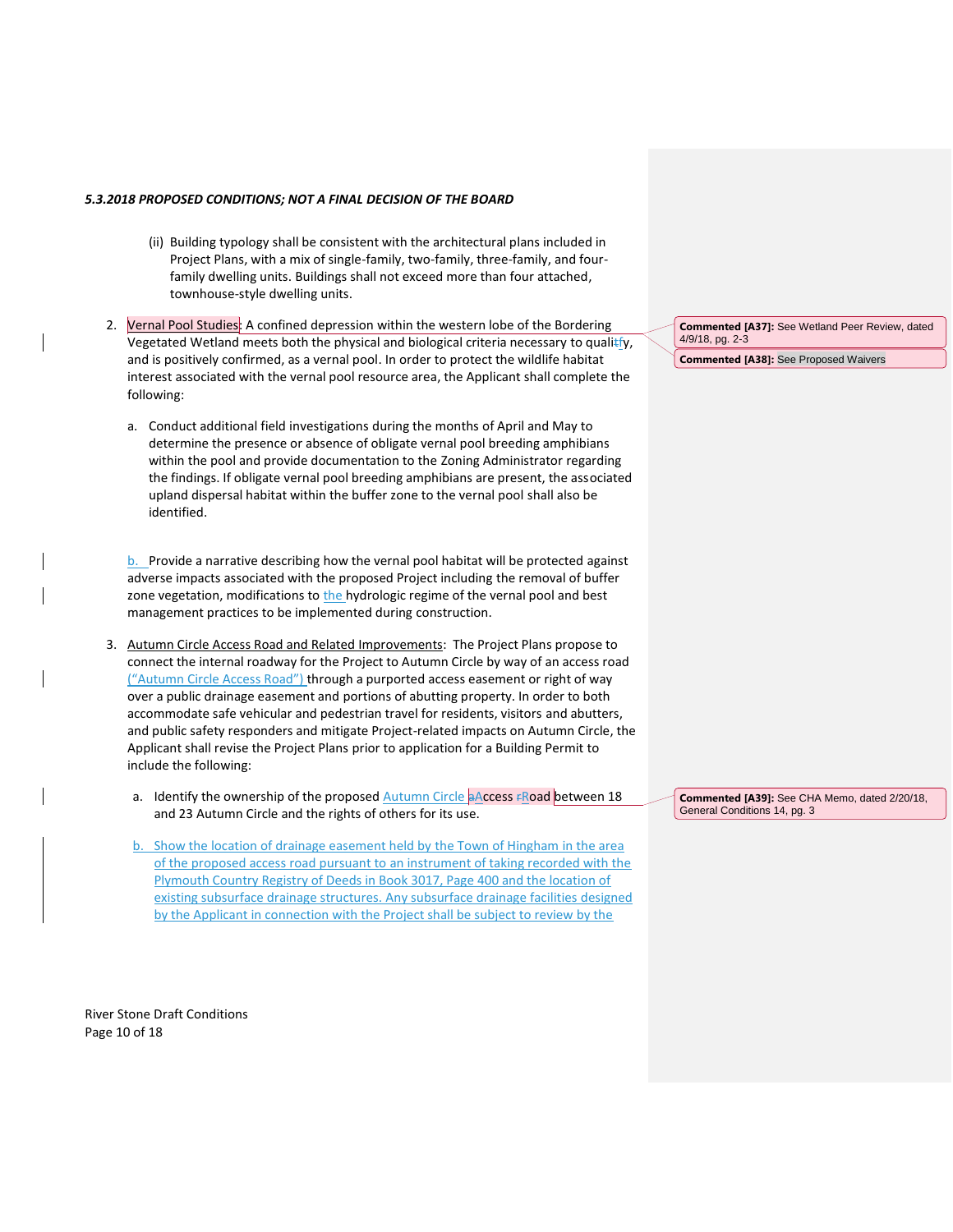- Hingham Town Engineer to confirm that such structures do not encroach upon or interfere with the Town's drainage easement and drainage infrastructure.
- The Autumn Circle Access Road shall be 24' wide with a sidewalk on one side consistent with the internal roadways of the Project.
- d. The only utilities to be installed in the Autumn Circle Access Road shall be subsurface drainage facilities shown on the Approved Plan subject to subsection 3.b. above.
- b.e. Design/performance standards for the proposed conversion of the existing Autumn Circle cul-de-sac to a roundabout:
	- (i) The circulating area within the roundabout shall provide a 30-foot wide paved area, with the inner circle designed to be traversable by an emergency vehicle and constructed of either sloped granite curbing or a flat cobblestone center that will support the weight of the Hingham Fire Department design vehicle;
	- (ii) The roundabout and the Autumn Circle Access Road shall be designed so as not to inhibit access to the residential properties abutting the roundabout or require that motorists exiting driveways within the roundabout back-up into the circulating area; and
	- (iii) The roundabout shall allow for on-street parking without impeding circulation within the paved area or inhibiting emergency vehicle access.
- e.f. Submit a plan for additional traffic calming features, pedestrian improvements, and other appropriate measures to address travel speeds and the increased traffic, including that generated by the Project and potential cut-through traffic between Ward Street and High Street, that will be using Autumn Circle. The plan shall include a dedicated bus stop for school children at the intersection of Autumn Circle and High Street.
- d-g. Submit a plan for a sidewalk, with a minimum width of 5', to be constructed on the north side of Autumn Circle between the secondary Project drive and High Street, to conform to Town of Hingham DPW/Highway Department standards for public sidewalks within a public right of way.
- 3. High Street/French Street/Ward Street Improvements: In an effort to mitigate Projectrelated impacts on the intersection of High Street/French Street/Ward Street, the Applicant has agreed to conduct a Road Safety Audit (RSA) in order to identify corrective measures that can be undertaken at the intersection to improve safety.
	- a. Prior to application for a Building Permit, the Applicant shall facilitate and fund the completion of the RSA to identify both short and long-term measures to

River Stone Draft Conditions Page 11 of 18

**Commented [A40]:** See Traffic Peer Review Comments, dated 5/3/18, pg 4

**Commented [A41]:** See Traffic Peer Review, dated 4/3/18, Traffic Operations Analysis Comment, pg 2

**Commented [A42]:** Abutter Proposed Condition, dated 2/18/18

**Commented [A43]:** See Traffic Peer Review, dated 2/6/18, pg 8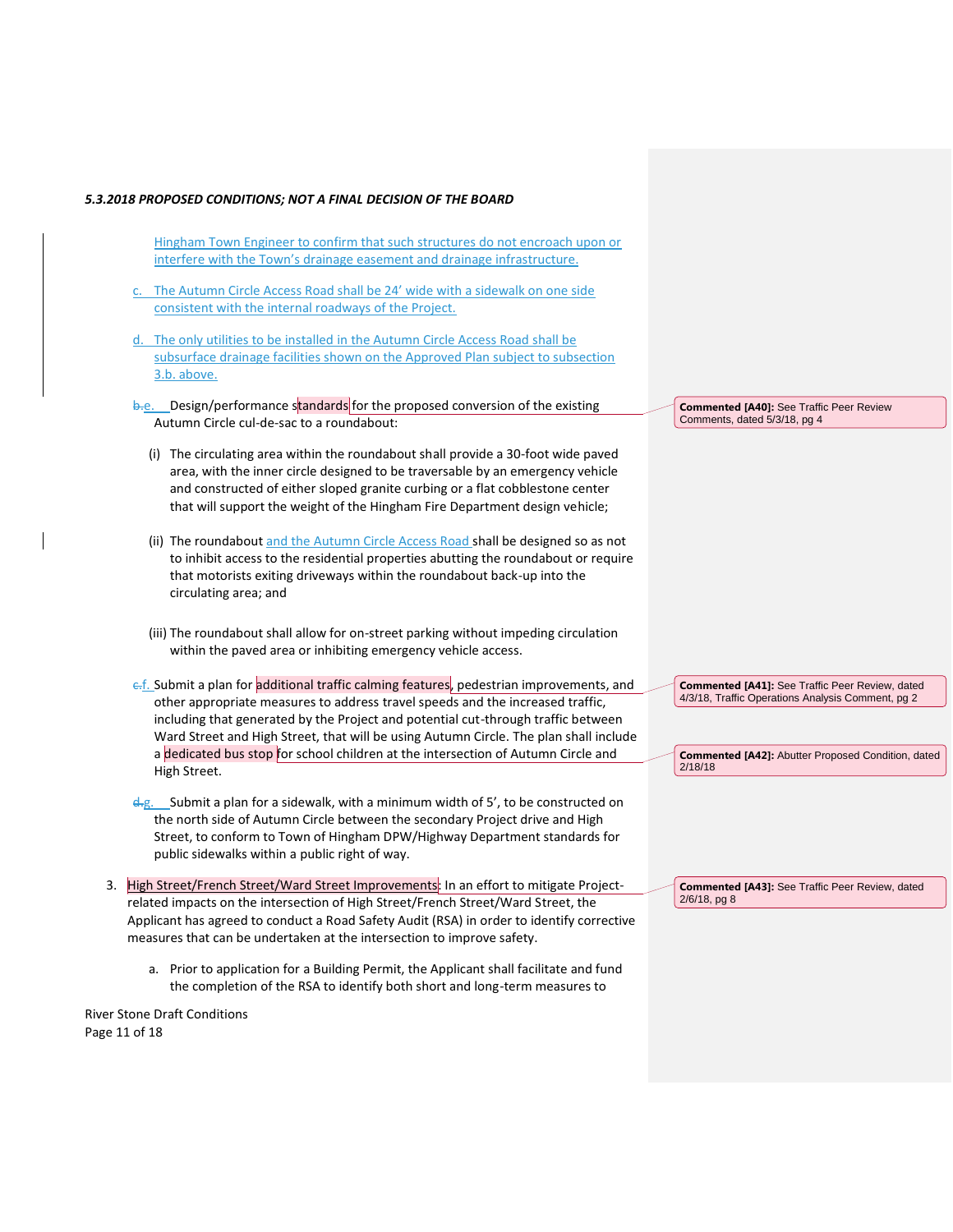improve safety at the intersection. The RSA shall be conducted by an independent consultant retained by the Applicant with experience in preparing RSAs, and the RSA shall follow the *MassDOT Road Safety Audit Guidelines*.

- b. Copies of the Draft and Final RSA shall be provided to the Zoning Administrator, Department of Public Works, Town Engineer, and Police Department.
- c. Pending Following completion of the RSA, the Applicant shall design the shortterm improvements identified as a part of the RSA. Said plans to be filed prior to application for a Building Permit.
- 4. Wastewater Disposal: The wastewater disposal system shall be designed in full compliance with Title 5 (310 CMR 15) and all local Board of Health Supplementary Rules and Regulations for the Disposal of Sanitary Sewage not expressly waived in Exhibit Appendix C and the conditions set forth below:
	- a. In an effort to minimize Project-related impacts related to nitrogen loading on private drinking water wells in the area, the Applicant shall design the onsite wastewater disposal system as follows:
		- i. As the maximum daily sewage flow for the Project exceeds 7,500 gallons per day, the Applicant shall file a permit for a plant with the Zoning Administrator. In connection with the filing, the Applicant shall provide six (6) sets of plans prepared by a registered professional engineer. Said permit shall be subject to peer review (consistent with Condition A.6) to confirm compliance with all local Board of Health Supplementary Septic Regulations not expressly waived in **Exhibit-Appendix C** and the conditions set forth below.
		- ii. In accordance with a partial waiver from Section VI (8) of the local Board of Health Supplementary Septic Regulations, no sewage disposal system serving the Project shall be designed to discharge more than 110 gallons of design flow per day per 10,000 SF in lot area.
		- iii. In accordance with a partial waiver from Section VI (8) of the local Board of Health Supplementary Septic Regulations, the Applicant shall provide the following analyses identified in Title 5 of the state environmental code guidelines relative to nutrient loading and nitrogen sensitivity. This information reflects the components of a basic septic Site-Specific Mass Balance Analysis.
			- (i) Hydrogeologic Assessment
			- (ii) Mounding Analysis
			- (iii) Nitrogen Analysis
			- (iv) Groundwater Monitoring Program

River Stone Draft Conditions Page 12 of 18

**Commented [A44]:** See Board of Health Comments, dated 4/17/18 **Commented [A45]:** See Proposed Waivers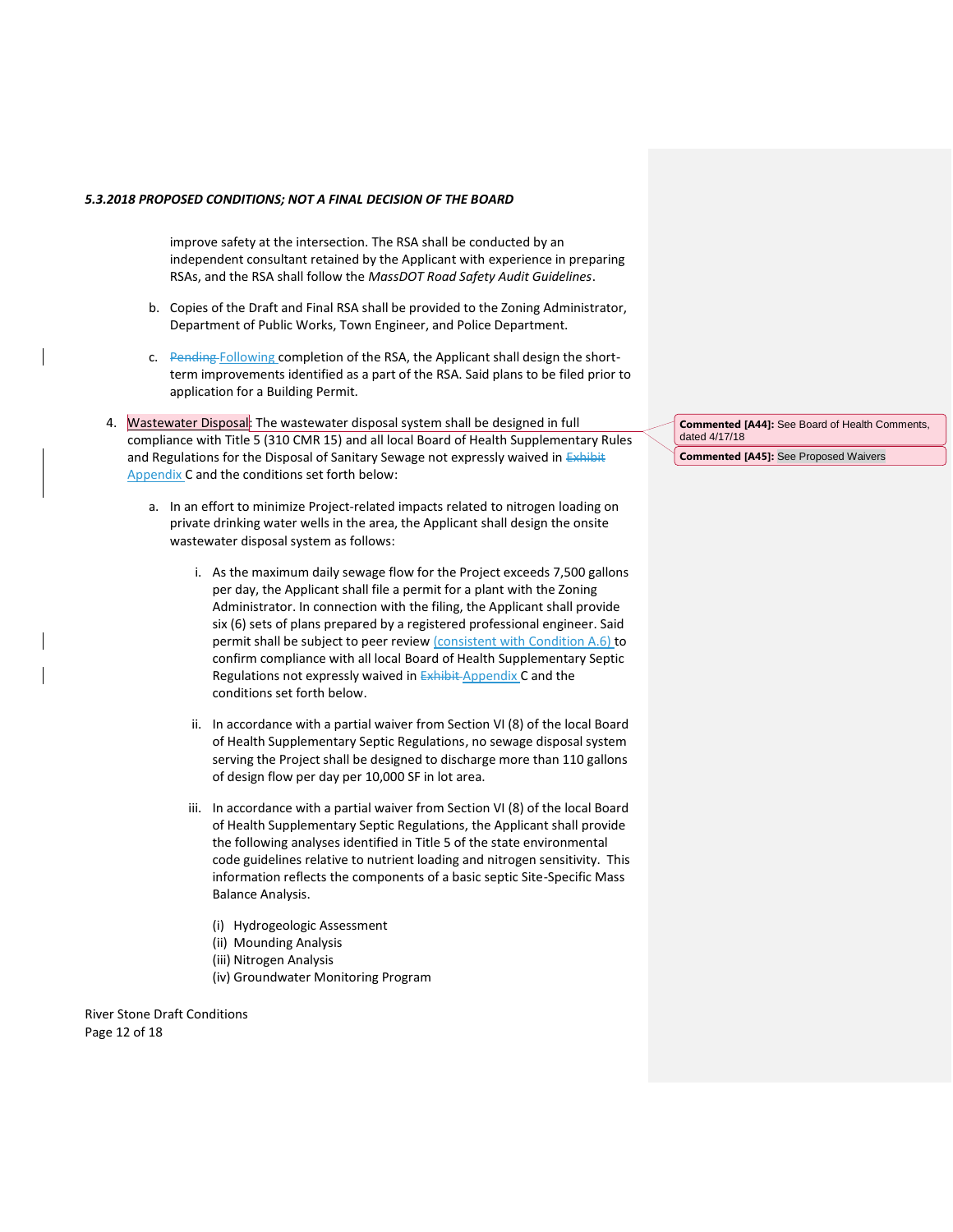- b. As an alternative to compliance with C.4.a above, the aApplicant shall provide an advanced treatment, denitrifying wastewater disposal system which shall provide a level of treatment which would limit concentration of nitrate-nitrogen in groundwater to 10 milligrams per liter (mg/l) at the Project property boundaries, provided that this alternative shall not be deemed a waiver of any requirements of Title 5 related to such a system. Calculations shall be submitted to document that the design of the system will comply with this condition.
- c. All septic components under roadways shall be designed for loading of the Hingham Fire Department's largest apparatus (Tower Ladder). Leaching system piping under roadways shall consist of Schedule 80 PVC.
- d. New test pits shall be conducted and systematically located to confirm the subsurface characteristics of the soils in the area of the proposed soil absorption system.
- e. Separation from high groundwater shall be calculated after adding the effect of groundwater mounding to the high groundwater elevation as determined pursuant to 310 CMR 15.103(3).
- The system installed for the Project shall be equipped with sensors and alarms to protect against high water due to failure of the pump consistent with Title 5.

### **C.D. Conditions in Effect During Construction**

- 1. A copy of this Comprehensive Permit shall be kept on the work site at all times during construction. The aApplicant is responsible for providing a copy to all contractors and subcontractors, for informing them of its requirements, and for ensuring compliance with the conditions.
- 2. The Applicant shall comply with the State Building Code and any local regulations or fees of the Hingham Building Commissioner. The Applicant shall pay all required fees for all such building and other permits including any fees charged for inspections and permits.
- 3. The Board's agent(s) may enter onto and view the  $S<sub>S</sub>$  ite during regular business hours to ensure compliance with the terms of this DecisionComprehensive Permit, subject to applicable safety requirements.
- 4. The Applicant may display one, unlighted, temporary construction or marketing sign not exceeding 12 square feet at the site entrance, stating appropriate marketing information on the Ssite, provided it otherwise complies with Section V-B of the Zoning By-Law. The temporary construction and marketing sign shall be displayed for no longer

River Stone Draft Conditions Page 13 of 18

**Commented [A46]:** For discussion with Peer Review Engineer

**Commented [A47]:** See Fire Prevention Officer Comments, dated 4/17/18, and Civil Peer Review, dated 2/6/18, Comment 15, pg 5-6, and 4/9/18, Comment 6, pg 3; See also 4/26/18 Peer Review letter, pg 3, confirming that Schedule 40 PVC proposed by Applicant will not support apparatus, recommends Schedule 80 PVC

**Commented [A48]:** See CHA Memo, dated 2/20/18, Septic Comment 1, pg 1

**Commented [A49]:** See CHA Memo, dated 2/20/18, Septic Comment 2, pg 1

**Commented [A50]:** These conditions are based on past Comprehensive Permit Decisions

**Commented [A51]:** Applicable standard for exempt construction signs provided in Section V-B, 9.j of the By-Law.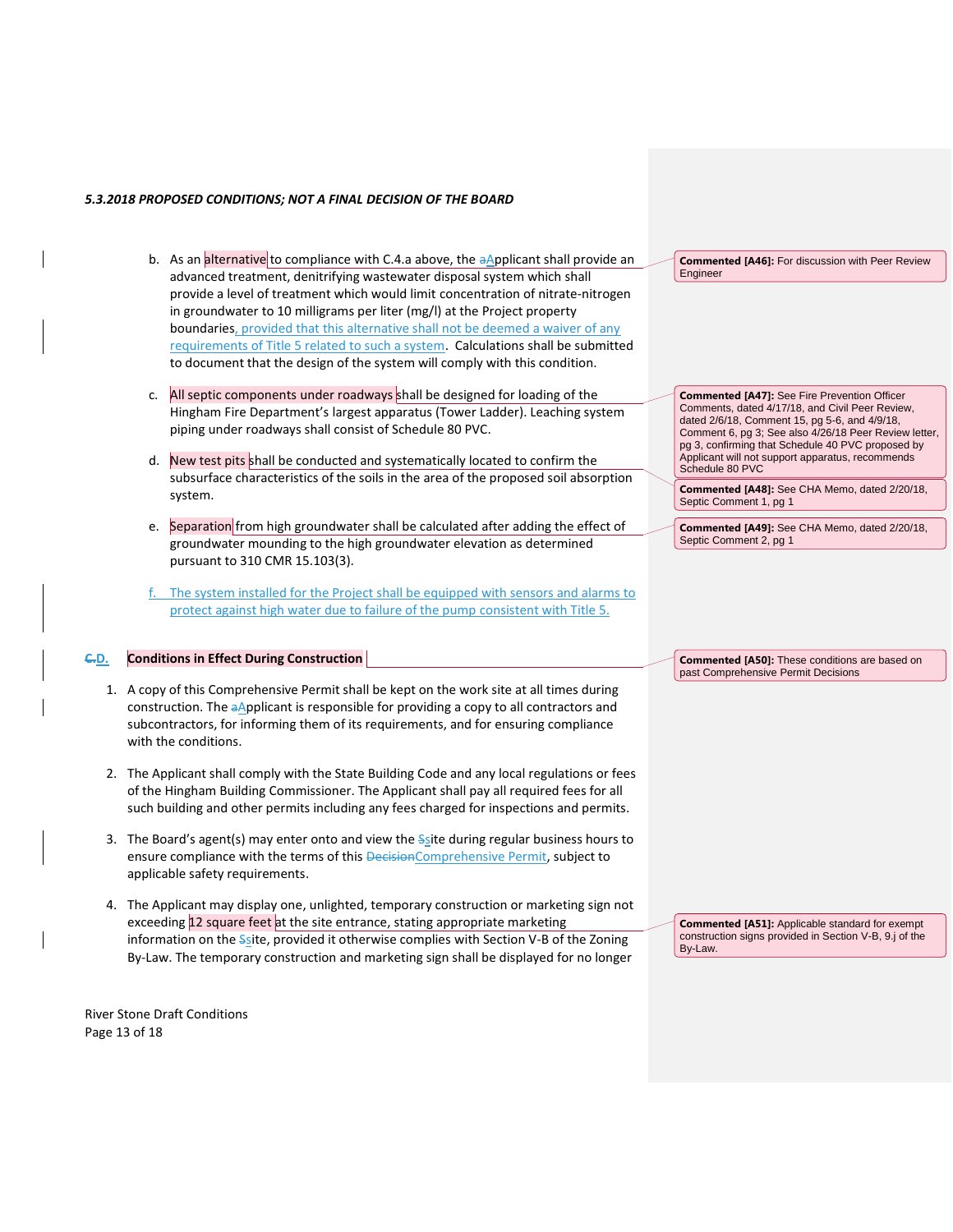than three years from the date of issuance of a Building Permit, which term shall be renewable at the Board's discretion.

- 5. During construction, a All deliveries of construction materials and equipment shall be made only on Monday through Friday no earlier than 7:00 am and not later than 5:00 pm. As provided in Condition B.3, no construction vehicles or deliveries of construction materials shall be permitted to access or exit the Project site by way of Autumn Circle, except as specifically required by the conditions of this Comprehensive Permit. Construction operations shall be limited to the hours of 7:00 am to 6:00 pm Monday through Friday and 8:00 am to 4:00 pm on Saturday. After-hours activity shall be limited to interior work within a fully-enclosed building and site cleanup. Except for emergency conditions, no exterior construction work shall be allowed on Sundays. The Building Department shall be notified promptly of any such emergency conditions. Hours of operation may be enforced by the Police Department. Throughout construction, the Applicant shall comply with all local, state, and federal laws in effect as of the date of the Application regarding noise, vibration, dust and blocking of roadways.
- 6. During the period of construction and marketing, notwithstanding any pre-conditions for the issuance of a certificate of occupancy otherwise set forth herein, the Applicant shall be entitled to designate, construct and operate  $\frac{1}{4}$  to one (1) of the units as decorated, model units, but not to be used as a inhabitable units.
- 7. During construction, tThe Applicant shall be able tomay locate up to two construction trailers on the Property, unless additional trailers are otherwise permitted by the Building Commissioner, on the Property. All construction trailers shall be located within the fenced construction area of the Project. Placement, operation, and maintenance of the construction trailers shall not adversely impact parking, safety, or the surrounding neighborhood. Other conditions of this Decision required to be satisfied prior to issuance of a building permit or certificate of occupancy shall not apply to building permits or certificates of occupancy required for the construction trailers.
- 8. Portable bathroom facilities, trash containers, and portable generators shall be located within the fenced construction area for the Project, at least 50 feet from the boundary of the Property.
- 9. During the period of construction, nNo construction worker vehicles, and no construction equipment (unless in connection with off-site mitigation while such work is underway), shall be parked on any public or private way outside of the Project site.
- 10. During the period of construction, noNo construction vehicles or construction worker vehicles shall be permitted to idle their vehicles for more than 5 minutes, in accordance with MGL Chapter 90, Section 16A and 310 CMR 7.11.
- 11. During the period of construction,  $\pm$ The Applicant shall implement the Construction Period Pollution Prevention Plan & Erosion Control Plan until the site is fully stabilized **Commented [A52]:** CHA Memo, dated 2/20/18,

Drainage Condition 7, pg 2

River Stone Draft Conditions Page 14 of 18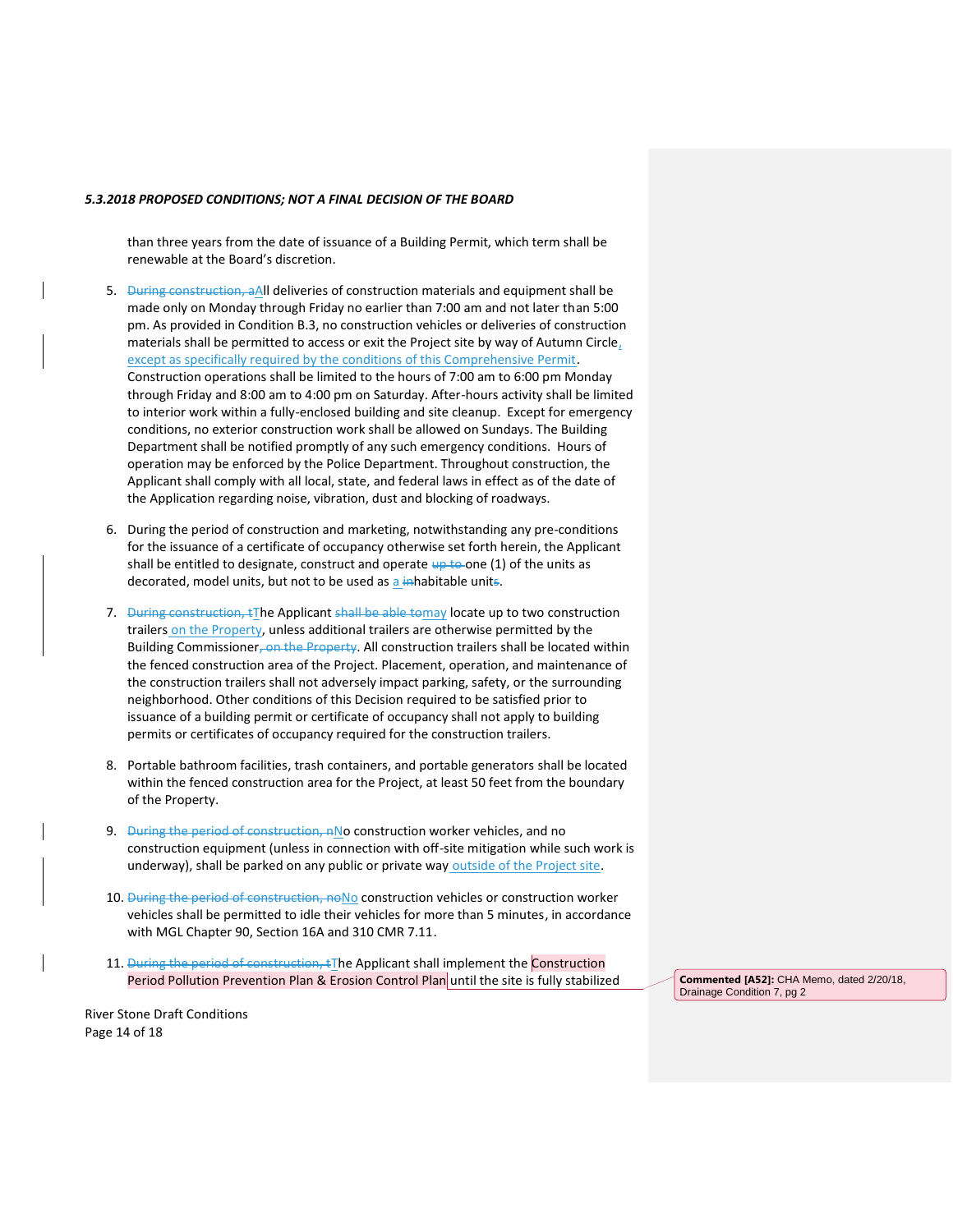and the temporary erosion and sedimentation controls are removed.

- 12. During the period of construction, pPavement areas (including Ward Street) within the 100-foot buffer zone shall be swept daily at a minimum and more frequently as necessary to prevent tracking of soil into wetland resource areas and/or stormwater management facilities.
- 13. During the period of construction, tThere shall be no stockpiling of soil or other materials within 100 feet of a wetland resource area. Stockpiles shall be protected with erosion control barriers or other means as necessary. Any soil stockpiles that will remain unworked for greater than 14 days shall be seeded with an annual rye grass or equivalent seed mixture.
- 14. No construction materials, debris or stumps shall be buried within 100 feet of a wetland resource area.
- 15. As the Applicant has requested and the Board has granted a waiver of Section VI.22 of the Hingham Board of Health Supplementary Rules and Regulations for the Disposal of Sanitary Sewage, prior to commencement of any site work, the Applicant shall, in order to protect the soil from compaction, install fencing around the entire area where the soil absorption system is to be constructed and shall maintain such fencing until the soil absorption system is fully constructed.

#### **D.E. Occupancy-Related Conditions**

- 1. As-Built Plans: Prior to the issuance of certificates of occupancy for more than 85% of the dwelling units within the Project, the Applicant shall submit as-built site and building plans stamped by the appropriate qualified professional with a certification that all site work improvements have been completed in accordance with the Approved Plans.
- 2. Traffic Improvements: Prior to the issuance of any certificate of occupancy for the Project, in order to provide safe and efficient vehicular and pedestrian access to and from the Project and to promote public health, safety, and welfare of the residents of the Project and the public, and to address the Project's projected impacts on transportation and pedestrian infrastructure, the Applicant shall complete the traffic improvements in accordance with the Approved Plans and as described below:
	- a. **Internal Roadway Improvements**: In order to accommodate safe vehicular and pedestrian travel for residents, visitors and public safety responders, the Applicant shall design and construct the following improvements in accordance with the Approved Plans:
		- (i) All internal roads shall maintain a minimum width of 24' and a sidewalk on at minimum of one side of each roadway.

River Stone Draft Conditions Page 15 of 18

**Commented [A53]:** See Proposed Waivers (BOH VI.22)

**Commented [A54]:** Condition based on past Comprehensive Permit Decisions and standards provided in Section I-C, 2. of the Zoning By-Law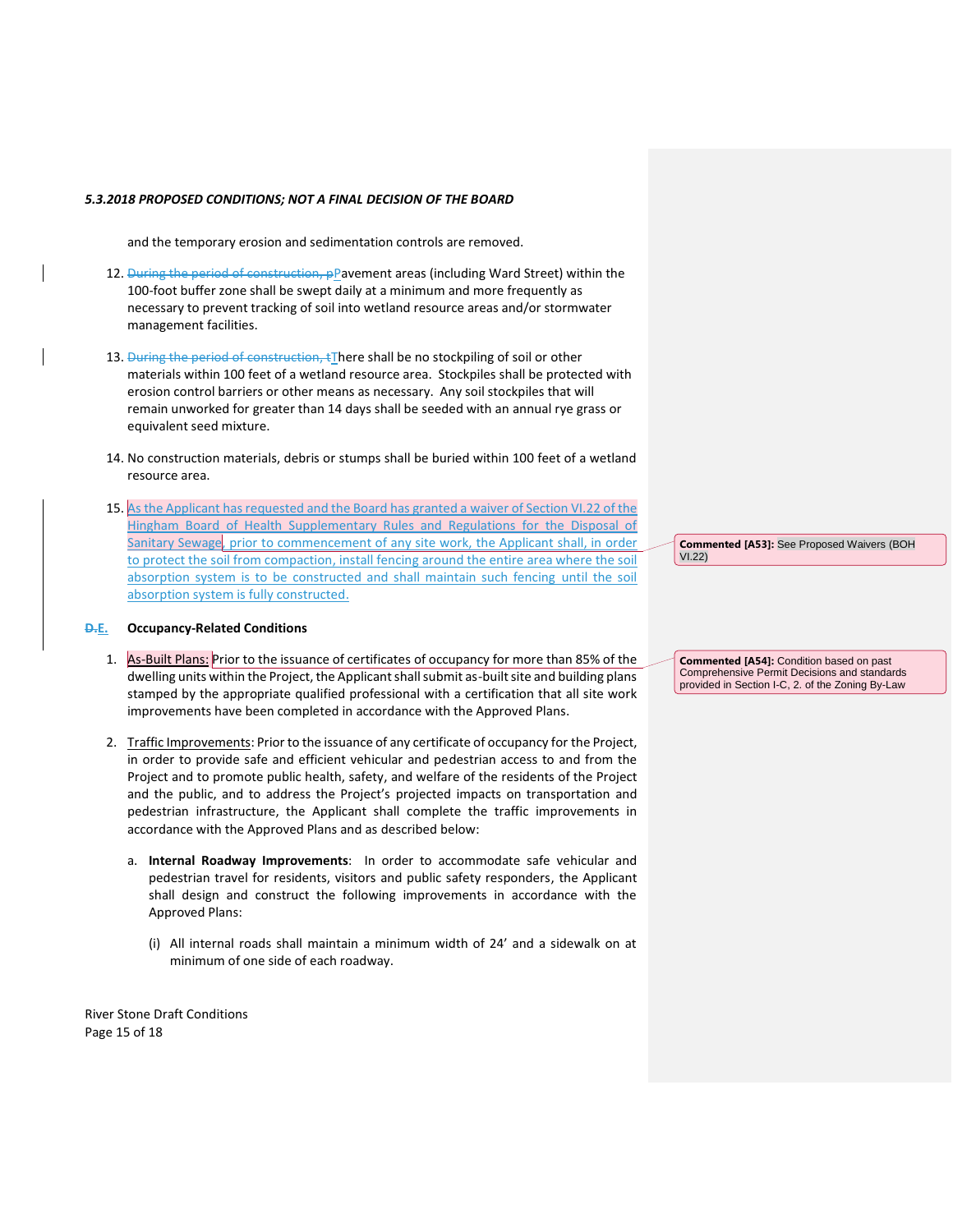- (ii) Traffic calming devices to include a raised crosswalks and a speed table on Road C shall be completed in an effort to minimize the potential for cut-through traffic and reduce vehicle travel speeds within the Project.
- (iii) Given the extent of the regrading activities that will be required to provide the necessary sight lines from both "Road C" and "Road D", the Applicant shall submit an affidavit from a Professional Engineer certifying that the required minimum sight lines are met at the Project site roadway intersections after the completion of the improvements.
- b. **High Street/French Street/Ward Street Improvements**: In an effort to mitigate Project-related impacts on the intersection of High Street/French Street/Ward Street, and prior to issuance of any Certificate of Occupancy for the Project, the Applicant shall:
	- (i) Construct short-term improvements identified in the RSA, subject to receipt of all necessary rights, permits and approvals; or
	- (ii) In the alternative, the Applicant shall provide funds to the Town in the amount of  $\frac{1}{4}$  to \$30,000, such lesser amount as is required, to be used toward the design and construction of the short-term improvements identified in the RSA.
- c. **Autumn Circle Improvements**: Prior to issuance of any Certificate of Occupancy for the Project, the Applicant shall complete all improvements to Autumn Circle and the Autumn Circle Access Road as identified in Condition C.23.
- 3. Stormwater Improvements:
	- a. The Applicant shall submit an Operation & Maintenance (O&M) Compliance Statement prior to application for any Certificate of Occupancy. The O&M Compliance Statement shall identify the party responsible for implementation of the Operation and Maintenance Plan and confirm the following:
		- (i) The site has been inspected for erosion and appropriate steps have been taken to permanently stabilize any eroded areas.
		- (ii) All aspects of the stormwater BMPs have been inspected for damage, wear and malfunction, and appropriate steps have been taken to repair or replace the

**Commented [A55]:** See Traffic Peer Review, dated 4/3/18, pg. 4

**Commented [A56]:** See Traffic Peer Review, dated 4/3/18, and Traffic Peer Review, dated 2/6/18, pg. 8; Cross reference with Condition B, 3

**Commented [A57]:** See Traffic Peer Review Suggested Conditions, dated 4/24/18

**Commented [A58]:** See CHA Memo, dated 2/20/18, Drainage Condition 10, pg. 3

River Stone Draft Conditions Page 16 of 18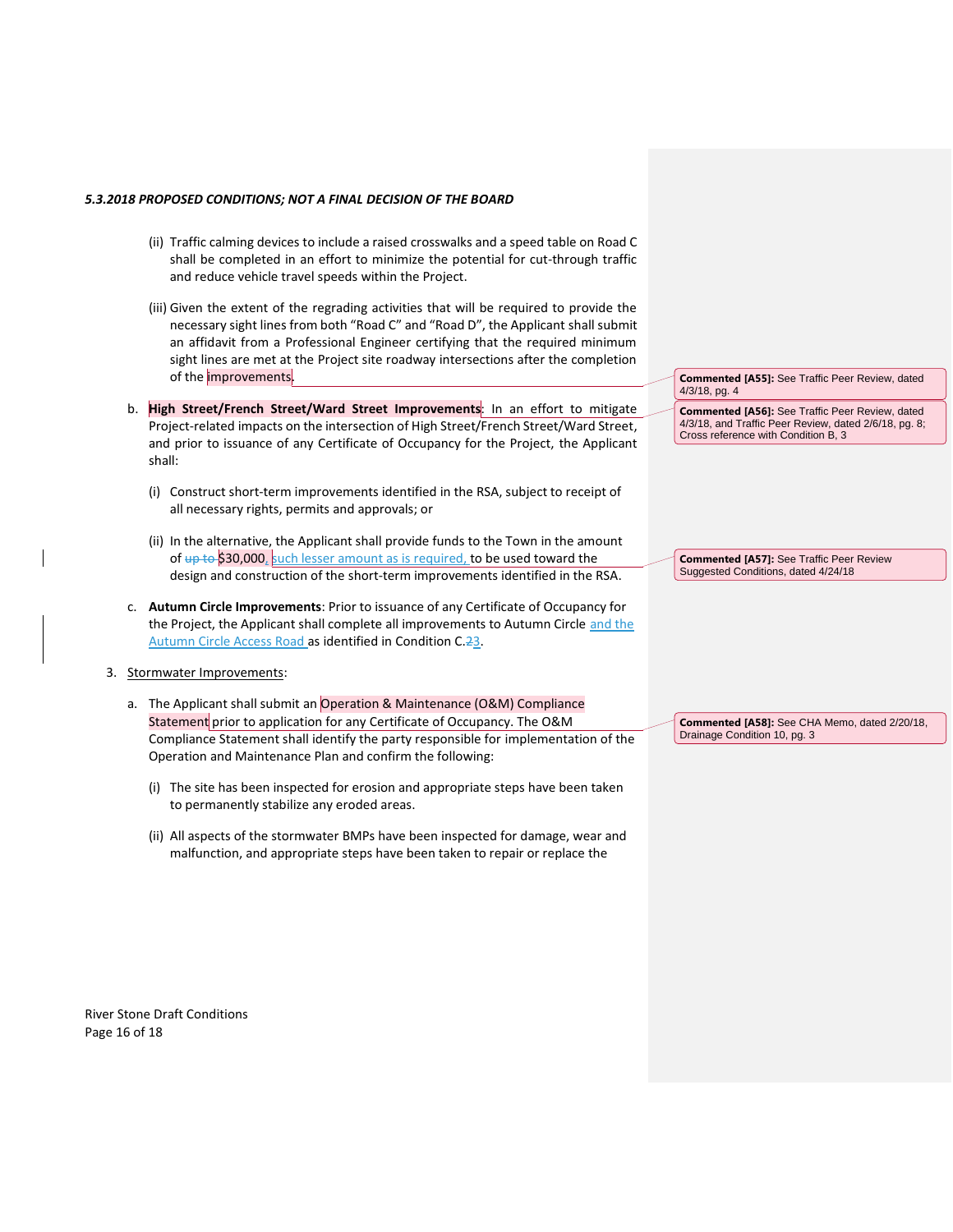system or portions of the system so that the stormwater at the site may be managed in accordance with the Stormwater Management Standards.

- (iii) The Operation and Maintenance Plan is being implemented.
- (iv) Future responsible parties have been notified by recorded instrument of their continuing legal responsibility to operate and maintain the structures.

#### **EF. Post-Construction and Ongoing Conditions**

- 1. The Applicant shall undertake the following measures to maintain sight lines:
	- a. Ensure that signs, landscaping and other features located within the sight triangle areas of the Project site driveway intersection with Ward Street do not to impede lines of sight. Such features shall be maintained so as to not exceed 2-feet in height as measured from the surface elevation of the Project site driveway. A recorded easement shall be secured by the Applicant to limit features greater than 2-feet in height within any portion of the sight triangle area that crosses private property.
	- b. Promptly remove snow windrows located within the sight triangle areas of the Project driveway intersection with Ward Street and at intersections within the Project that exceed 2.5-feet in height or that would otherwise inhibit sight lines.
- 2. Parking outside of designated areas within the Project shall be prohibited in order to ensure that sufficient maneuvering areas are afforded for public safety vehicles.
- 3. The storm water drainage system shall be operated and maintained by the Applicant in accordance with the Operation and Maintenance Plan-included in the Drainage Report, revised through March 9, 2018, prepared by McKenzie Engineering Groupsubmitted under Condition C.1.h(ii).
- 4. The Applicant shall remove snow from the site as soon as practicable following large snow events when the site cannot itself accommodate snow storage without a loss of driving aisles. No snow shall be removed from the Project or the Autumn Circle Access Road onto any adjoining properties, including Autumn Circle, Autumn Circle Access Road, or Ward Street.

### **FG.Affordability Conditions**

- 1. The Project shall provide no fewer than twenty-five percent of the units to households at or below 80% of the area median income, subject to all applicable requirements of the subsidizing agency for the Project ("affordable units").
- 2. Upon submission by the Town to the Applicant of the Supporting Documentation and Justification pursuant to Section III-D of the G.L. Cc. 40B Comprehensive Permit

River Stone Draft Conditions Page 17 of 18

**Commented [A59]:** Abutter Proposed Condition, dated 2/18